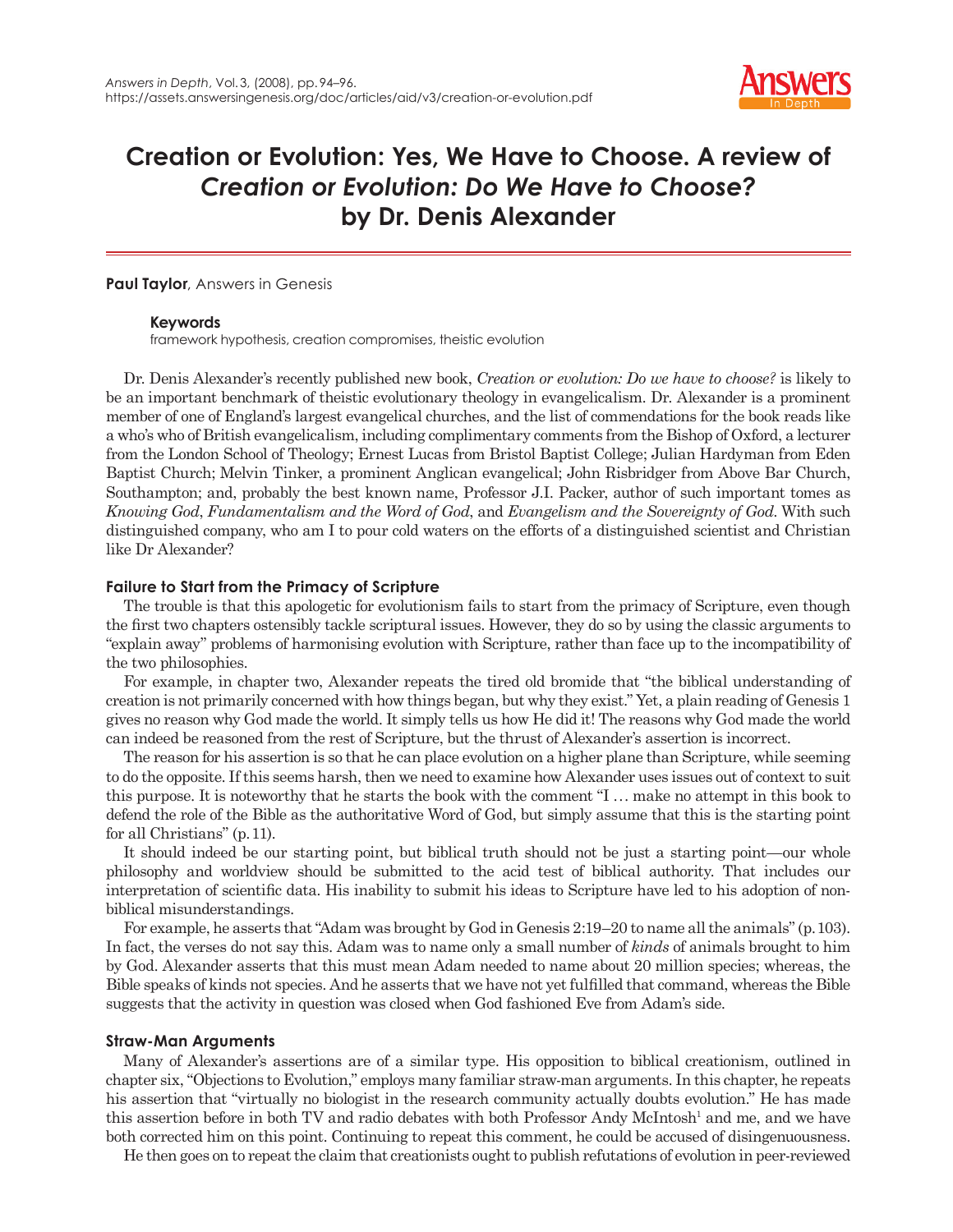scientific journals, as if such journals were neutral. We have explained why this cannot happen many times, and recent news events have underlined this difficulty, such as the hounding from his Royal Society post of the evolutionist Michael Reiss, who merely suggested that maybe school children with creationist views should be treated with a little respect by their teachers.<sup>2</sup>

The "scientific" sections of Alexander's book are problematic. They contain a strange juxtaposition of actual science that no one would disagree with (such as the development of species by natural selection) with a number of bald statements, which Alexander gives as "facts," without any justification. Examples of the latter are numerous. On page 134, he suggests that "there are good reasons why the eye evolved not once but many times during the process of evolution," but doesn't give any of the reasons. On page 135, he says "the physical properties of the universe were defined in the very first few femtoseconds after the Big Bang," even though he must know that there are significant numbers of non-Christian scientists who do not accept the big bang.

## **Cavalier Use of Scripture**

Alexander's use of Scripture is, to say the least, cavalier. For example, in chapter four, he offers a number of old bromides as supposed evidence for "evolution in action"—namely, peppered moths,<sup>3</sup> sickle cell anaemia,<sup>4</sup> and superbugs.<sup>5</sup> All these supposed examples have been answered on this website. But what really "takes the biscuit" is that Alexander then claims scriptural evidence for this type of "evolution" by quoting Matthew 13, saying "Jesus himself used the same idea in his famous parable of the sower who needs to scatter far more seed than will ever germinate and lead to a good crop." This is merely an artificial way of introducing Jesus into a godless argument.

Yet Alexander misses a more honest place to introduce Jesus. Later in the same chapter, he describes the well-known scale model of the supposed 4.6 billion year history of the earth crammed into 24 hours. When he states "Just two minutes before midnight hominids start to appear and a mere three seconds before midnight anatomically modern humans make their entry," he fails to engage with how this fits with Jesus' description of Adam being "at the beginning" (Matthew 19:4).

#### **What about Genesis?**

Alexander includes a chapter, entitled "What about Genesis?" The purpose of this chapter is to attempt to claim that conservative evangelicalism is in accord with a belief in evolution.

He claims that "Genesis is a book about families" (p. 152). Perhaps so, but it is primarily a book about beginnings. He states that "The figurative use of the term 'day' in Genesis 1 is made clear . . . from the original context" (p. 155), when, in fact, the context suggests a 24-hour day.<sup>6</sup> He also claims that when Jesus said "My Father is always at his work to this very day, and I too am working" (John 5:17) that this means "Jesus is interpreting the seventh day figuratively as referring to the whole extended work of God in creation." This is completely out of context. Jesus was talking about the Sabbath, historically and today, not about the supposed continuance of the Creation Week.

In beginning a structural analysis of Genesis, Alexander rightly points to the possible division of Genesis by *toledoth*. This division represents the use of the Hebrew phrase *'elleh toledot*, often translated as "the generations of." The late Henry Morris suggests the same divisions in his book *The Genesis Record*.<sup>7</sup> However, Alexander suggests that all such toledoths are introductions to the following sections, whereas Morris suggests they are back announcements.

Alexander states: "The formula is clearly used as an introduction in the rest of Genesis, so it seems safest to take it that way in Genesis 2:4." (p. 152) Note Alexander's use of the word *clearly*, analysed below. Genesis 5:1 refers to the *toledoth* of Adam. We then read about the dates of Adam's death. It is unlikely, therefore, that Genesis 5 was contributed by Adam. It is more likely to be part of the *toledoth* of Noah, in which case, we can see Genesis 6:9 as the back announcement of the *toledoth* of Noah. It would appear that at least some of the *toledoth* announcements are back announcements rather than introductions—though some are introductions—notably the parenthetical genealogy of Ishmael in Genesis 25:12–18.

Alexander is rather loose with his use of the word *clearly* in making statements that are by no means clear presumably this is in the hope that many readers will simply accept the authority of his statement. For example, he says of Genesis 1, "Since this chapter is clearly unique and distinctive from any other passage in the Bible, trying to force it into a generalised literary genre is perhaps not that helpful" (p. 153).

Actually, comparison of Genesis 1 with the rest of Genesis and the rest of Scripture is very helpful. Genesis 1 is written in the same style as the rest of Genesis—as a statement of history. Moreover, the same literary structure used in Genesis 1 is observed in Numbers 7. In the latter passage, the leaders of the twelve tribes bring their gifts for the dedication of the tabernacle on successive days: Judah on the first day (Numbers 7:12),